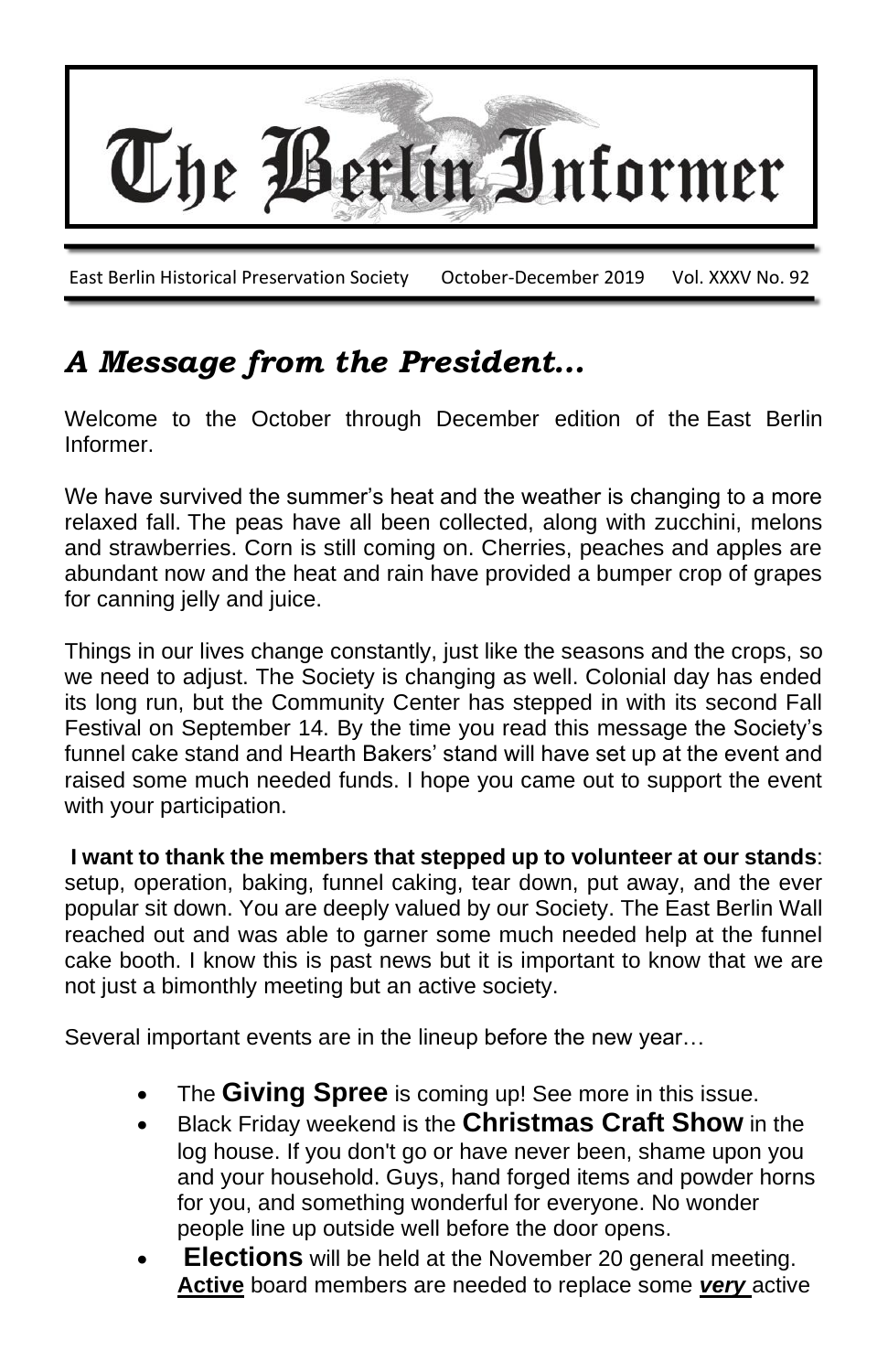members. We will miss them for the dedication they have provided. Now is your time to stand up and fill in the slots.

• The Board of Directors will seek **approval of the recently revised bylaws** at the November 20 meeting. Be sure to attend and be a part of the process.

Well, back to work, time to make the jelly!

Richard Fox, President

#### **Hats On Autumn Tea**

We feel the coolness of the morning now and note the later arrival of dawn. A new season is fast upon us. Come celebrate the arrival of autumn with tea and a multi-course meal of salad, soup, sandwiches, scones and sweets.

The East Berlin Historical Preservation Society will host "Hats On Autumn Tea" at Society headquarters, Red Men's Hall, 332 W. King Street, East Berlin, PA, on Saturday, October 19, at 1:00 pm. Guests are encouraged to wear a special hat – a good story hat, an outrageous hat, a fascinating hat, or an original hat. Our Society pianist will play background music throughout the event. Price \$35. For reservations contact Sharon O'Connell: 717-870-1634. Cut-off date: October 12. Number of seats: 30.

#### **We Want Your Memories, Please**

You are the Society's best source for accurate information and we need your help. The old Adams County Fairgrounds on route 194 south of East Berlin is undergoing some major changes. Brush has been removed; buildings and bandstand have been stripped and/or demolished. Something is afoot! Do you know what is planned for this beautiful property?

Even more important, do you have fond memories of times spent at the fair? Adventure, mischief, romance, tell us everything and your stories will enjoyed by all of us and be preserved in perpetuity. Send to [ebhps@comcast.net](mailto:ebhps@comcast.net) and become a part of history!

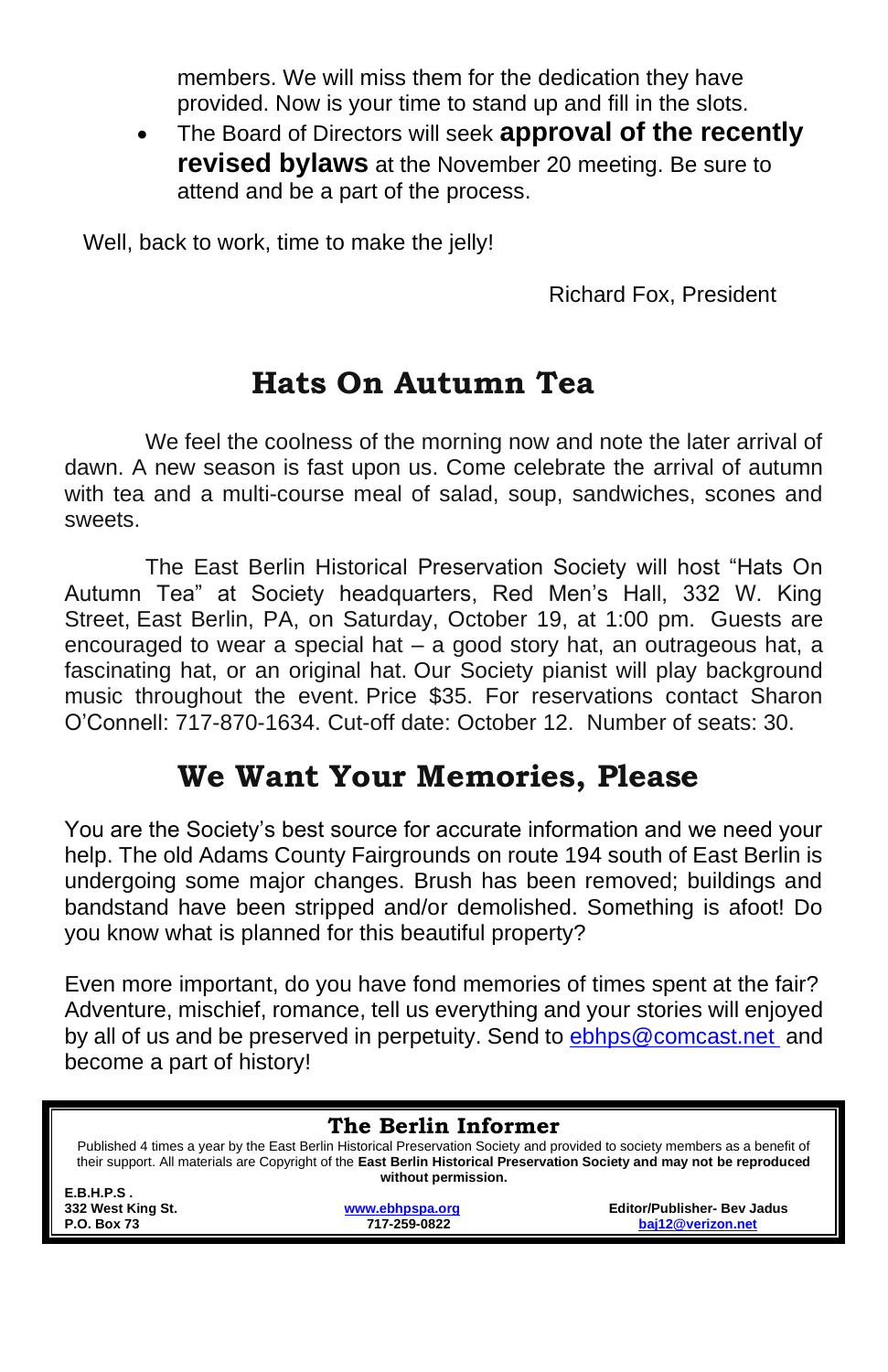THURSDAY, NOVEMBER 7, 2019

# *GIVING SPREE*

# Gettysburg Area Middle School

4:00 – 7:00pm

Every dollar you donate to the East Berlin Historical Preservation Society will receive a bonus from the stretch pool. That means more money for the society. Attend in person and receive a \$10 "gold" coin to donate to the non- profit of your choice.

**To contribute by check:** payable to ACCF and dated November 7, 2019. Note on your check code 29 East Berlin Historical Preservation Society. Send no sooner than Oct. 23 and postmarked no later than Nov. 7 to: ACCF/Giving Spree, 25 S. Fourth St., Gettysburg, PA 17325.

**Online donations by credit card** may be made between Oct. 23 and midnight on Nov. 7. Visit [www.adamscountycf.org](http://www.adamscountycf.org/) Giving Spree and indicate code 29 East Berlin Historical Preservation Society.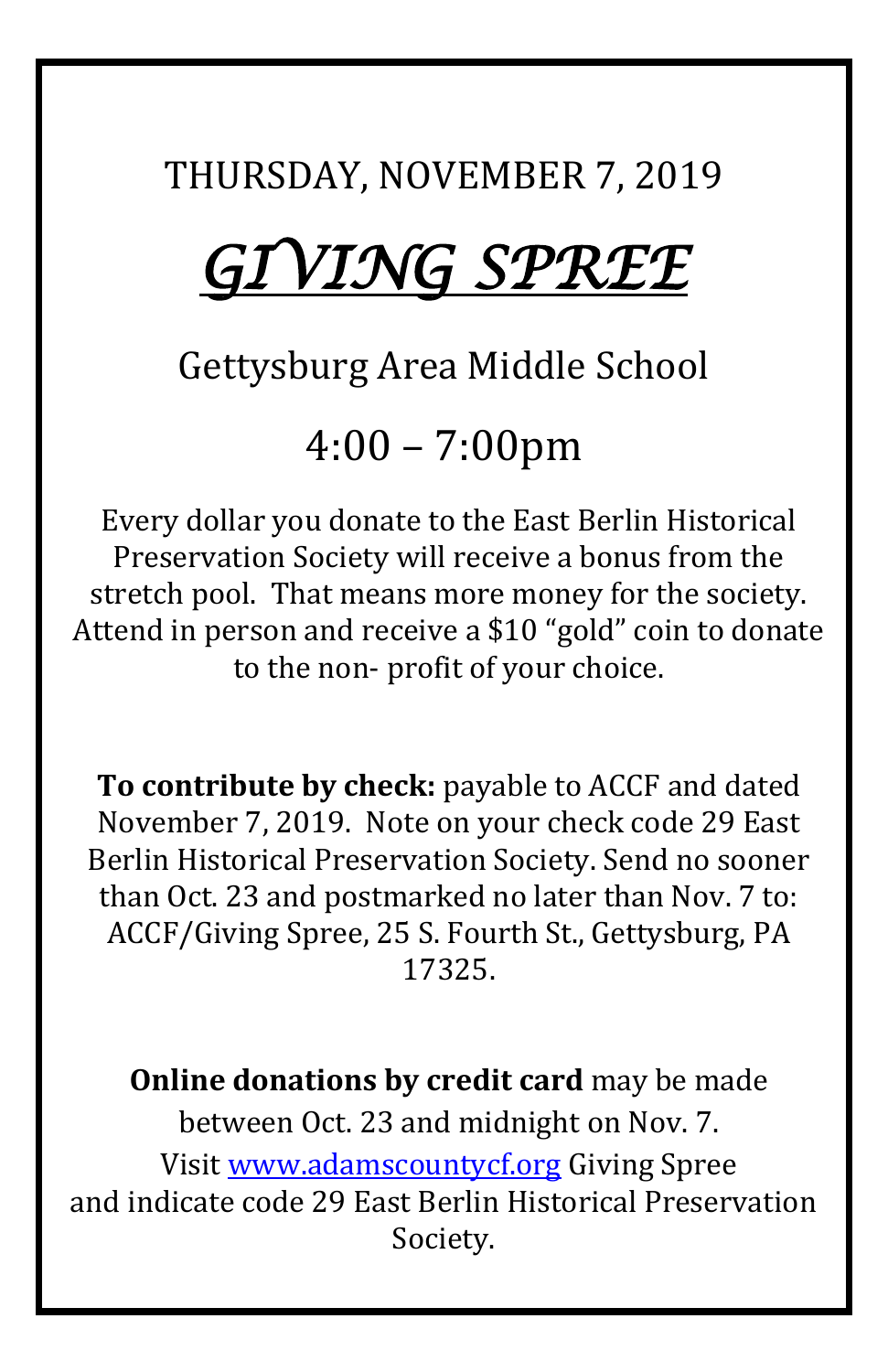# **"Becoming Santa Claus"**

#### **Red Men's Hall, November 20, 7:30 p.m.**

Member Sharon O'Connell will share the interesting and fascinating history of how Saint Nicholas became secularized into the Santa Claus we know today. Join us and get into the holiday spirit!

# **The Antiques Road Show Returns**

#### **Red Men's Hall, January 15, 7:30 p.m.**

Some years have passed since the Society's last Antiques Road Show. Perhaps you recall the annual general meetings dedicated to our members and their antiques which were always accompanied by fascinating stories to engage the audience. By now you may have uncovered an overlooked antique in a dusty closet, a long unopened chest or outbuilding. Or you may have acquired a long sought after piece of history at an auction or a flea market. Consider sharing it and its story with others at the 2020 revival of the EBHPS Antiques Road Show.

# **The Enigma Machine**

#### **Red Men's Hall, March 18, 7:30 p.m.**

Local resident, David Peters, will address the audience with an illustrated talk on the subject of the Enigma machine, a famous encryption machine used extensively by Nazi Germany to transmit coded messages. It was extremely difficult to crack the codes, giving the Germans a superior advantage over the Allies. Eventually, however, a British mathematician designed a machine which was able to successfully decode the encrypted messages.

## **\*\*\*\*\*\*WANTED: YOUR SUGGESTIONS\*\*\*\*\*\***

*We want to hear from you! How can we improve our newsletter? We hope to incorporate some changes in the next issue. No suggestion is too big or too small; the only bad ideas are the ones we don't hear! 717-259-0822 or ebhps@comcast.net*

# **Quilting – a time honored tradition**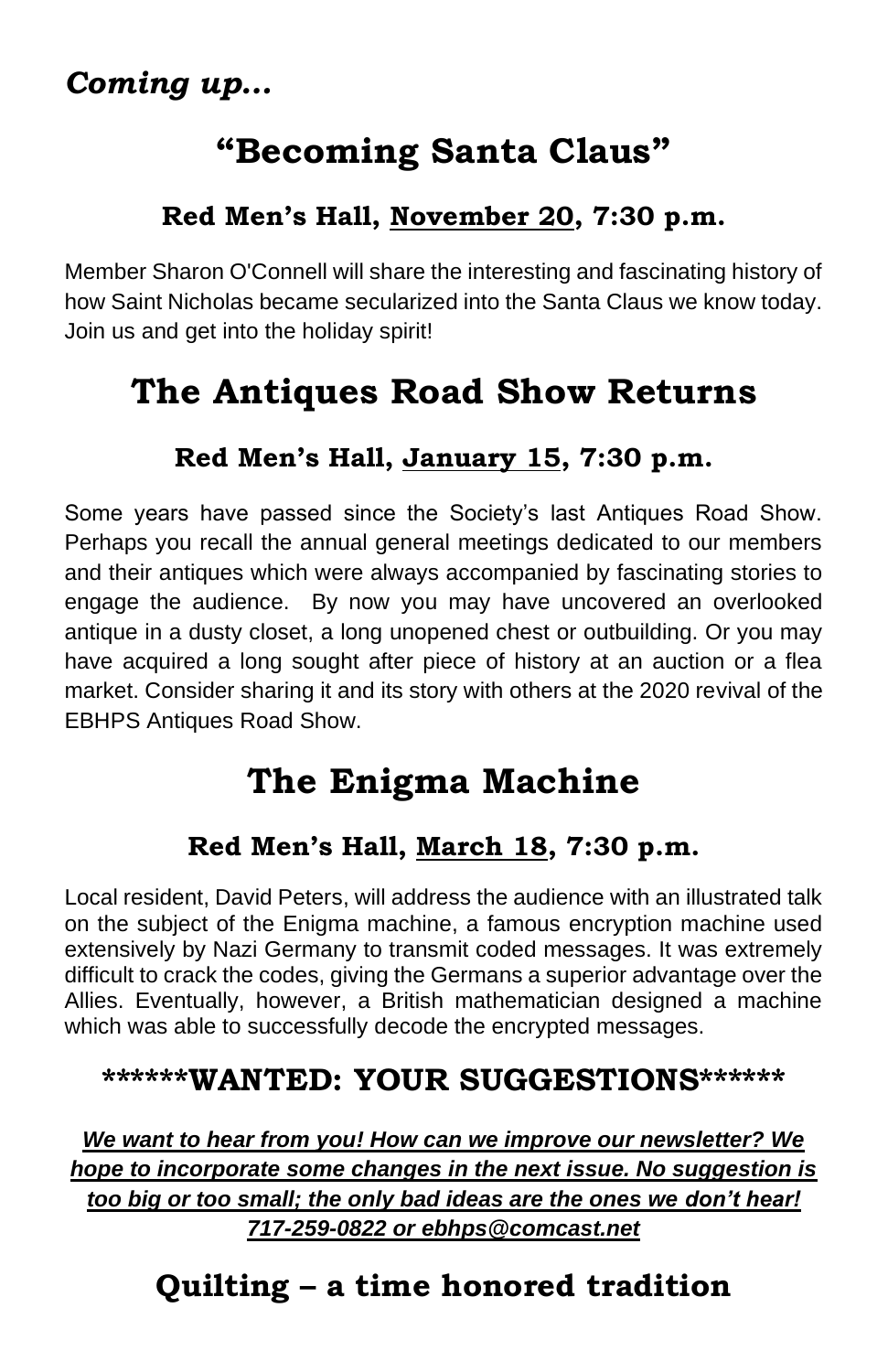In keeping with our mission of education and preservation of early American arts and crafts, we are reforming our quilt group and invite all interested parties to attend our first meeting at Red Men's Hall on Thursday, November 14, at 4:00 pm. At that time we can decide when we would like to meet and what our mission will be. We have been gifted with a very lovely traditional Hunter's Star Quilt that is ready to put on the frame, so we are off to a running start. Never quilted, but have always wanted to try? NOW is a great opportunity. Call Winni @717-979-2456 or email: waflynn@verizon.net

## **Membership**

**Welcome** to our newest member, Charles Farley of East Berlin, PA.

I want to thank each one of you for your membership in EBHPS. Your membership helps us maintain our five historic buildings: log house, school house, Sweigart's Mill, the original Liberty Firehouse and Red Men's Hall. These buildings are very important to the history of the town of East Berlin; preserving the past for the future.

As a reminder, your membership in the Society is based on a calendar year, and membership renewals are due by December 31st of each year. A copy of the 2020 membership form is included in this issue of *The Informer* and a printable membership form is also available on our website: [ebhpspa.org](http://ebhpspa.org/)

Thank you in advance for your prompt membership renewal.

 *Mary Titzell, EBHPS Chairperson*

## **Bylaw Revision Approval**

All members will be mailed a copy of the proposed bylaw revision on October 1. You may compare them with the current bylaws posted at [www.ebhpspa.org](http://www.ebhpspa.org/) in preparation for the vote to be taken from the members present at the November 20 general meeting. You may request a hard copy of the current document by leaving a message at 717-259-0822.

### **Log House Christmas Craft Show**

Be sure to mark your calendars for November 29, 30, and December 1. The log house will be open from 10 to 4 each day, filled with holiday spirit and the atmosphere only a much loved hearth can provide. New crafters will join past favorites to provide a large selection of handmade items at many price levels for your one- stop shopping pleasure!

#### **Christmas Party at Red Men's Hall**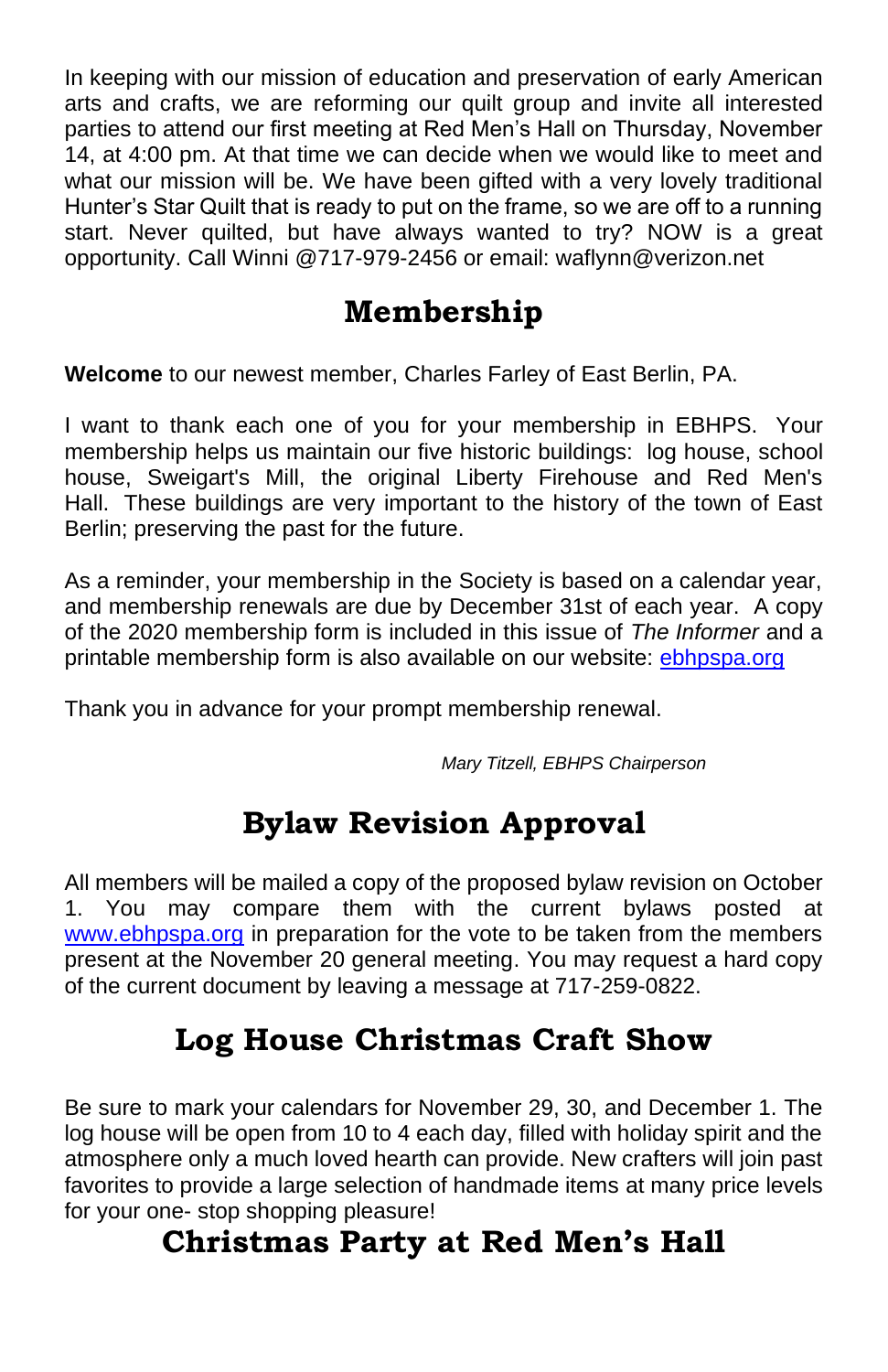#### **Saturday, December 14, 6 p.m.**

Mark your calendars and plan to gather with others who share your interest in preservation as well as the love of good food, interesting conversation, great friends and holiday cheer.

Come at 6 p.m. to socialize before the buffet dinner is served at 6:30. All food is provided by those who attend so please bring a **crowd size** dish to share. (All this volunteering through the year means that we have healthy appetites!) Turkey and ham will be arranged in advance, as well as tea, coffee, and water. Bring wine if you wish and toast the wonderful season ahead.

Members will be will be lending their decorating and other talents to make the gathering special, so plan to linger after dinner and enjoy the evening.

**Please step up and help…..we need people to cook turkey and ham, work at set up on Dec. 13, and clean up on Dec. 15. Greens are needed for table decorations; please trim to usable size and leave by the back door by Dec. 12. Email to [baj12@verizon.net](mailto:baj12@verizon.net) to sign up.** 

**It would be very helpful to leave a clear message at 717-259-0822 by Dec. 12 with names of those planning to attend so that seating can be planned ahead. The more the merrier is even better with a place to sit.**

**Don't miss the feast…..** *Submitted by Bev Jadus*

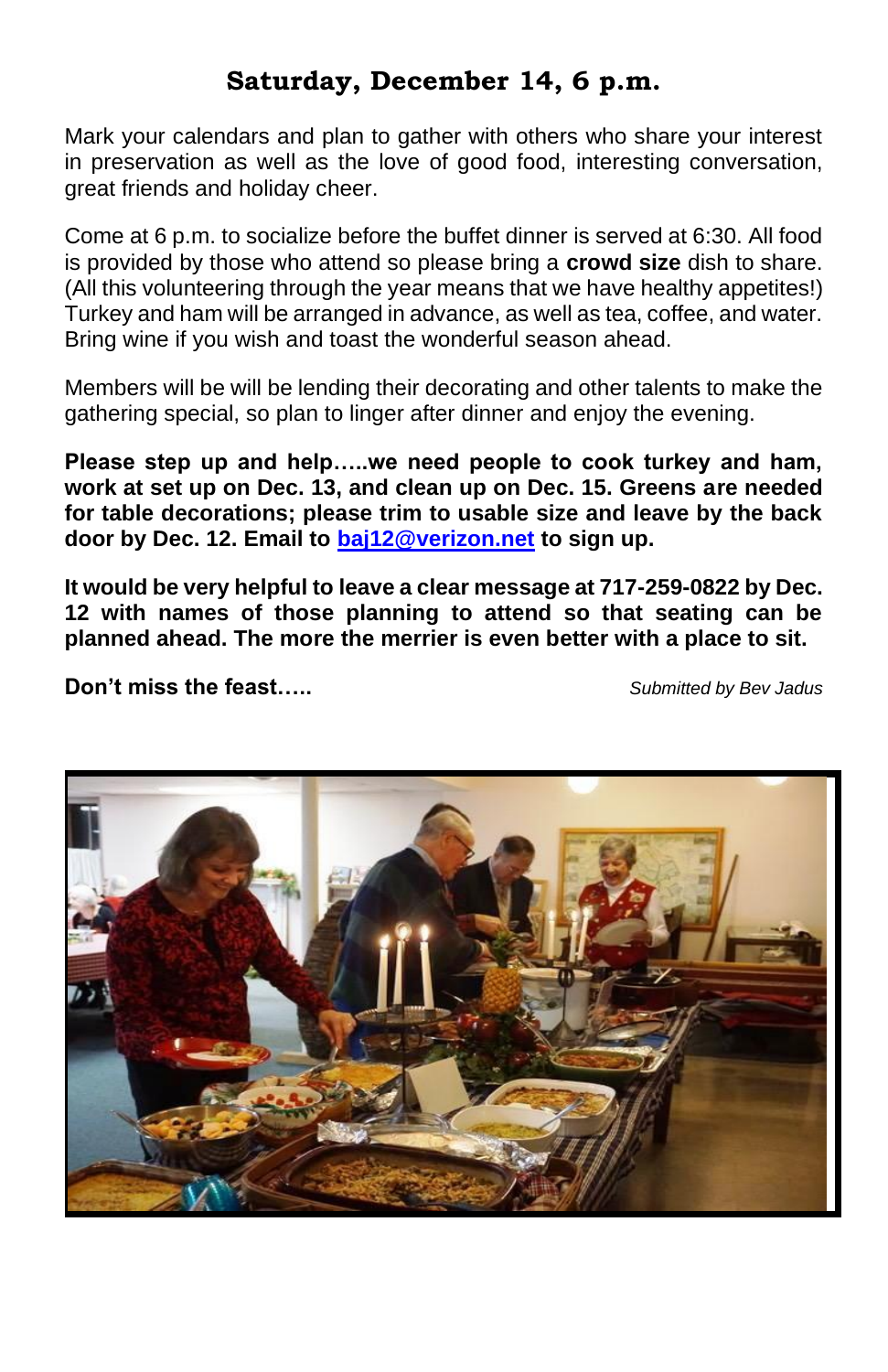## **Studebaker Dinner a Great Success**

The parking lot behind Red Men's had a distinctly vintage look on July 13 when the EBHPS hearth cookers hosted the Studebaker Driving Club for a colonial meal. The owners of the classic cars arrived from nearby and at least as far away as New Jersey to enjoy the meal they requested when they learned about the hearth group at a gathering last year. The meal for forty was prepared from scratch and the servers and kitchen help were all in colonial attire.

The Studebaker group asked to be introduced to the volunteers at the start of the meal and called them out again for thanks after enjoying the

> **Bill of Fare: Sallat with Crème Sauce Turkey and Sauerkraut (Yes!) Potatoe Pudding Spinach Tart Sally Lunn Bread Lemon Cake with Fruit Sauce**

This unique event raised about \$1200 for the Society, thanks to the efforts of the many (tired) volunteers.



Richard Fox speaks at the recent pent roof dedication at the log house.